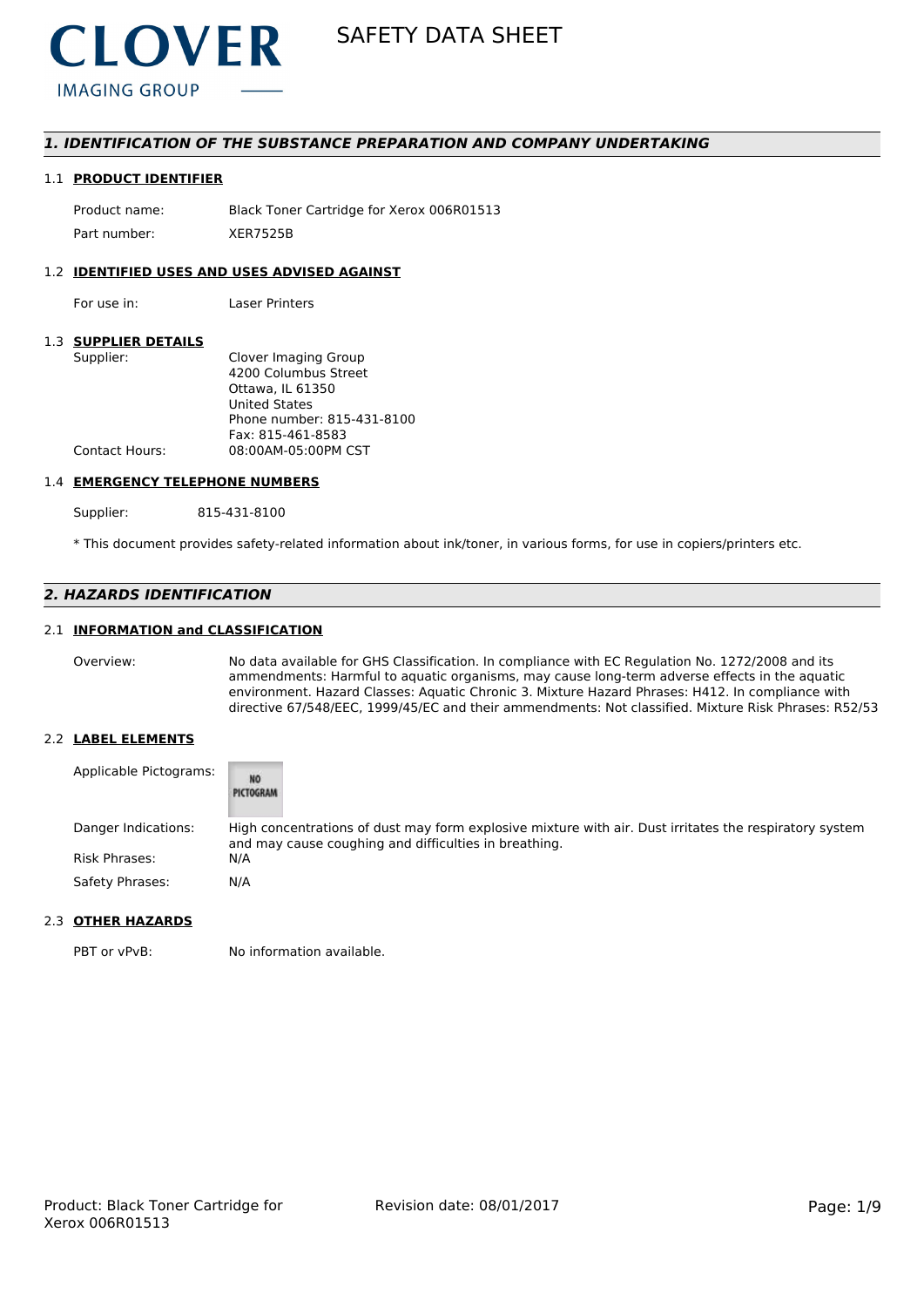

# *3. COMPOSITION / INFORMATION ON INGREDIENTS*

| Ingredients          | <b>CAS number</b>   | Weight %     | <b>OSHA</b>       | <b>ACGIH</b>         | Other                           |
|----------------------|---------------------|--------------|-------------------|----------------------|---------------------------------|
|                      |                     |              | PEL               | <b>TLV</b>           |                                 |
|                      |                     |              |                   |                      |                                 |
| Polyester Resin      | <b>Trade Secret</b> | 80-95        | 15 mg/m3, $\vert$ | $10 \text{ mg/m}$ 3, |                                 |
|                      |                     |              | TWA, Total        | TWA,                 |                                 |
|                      |                     |              | dust. 5           | Inhalable. 3         |                                 |
|                      |                     |              | $mg/m3$ ,         | $mg/m3$ ,            |                                 |
|                      |                     |              | TWA,              | TWA,                 |                                 |
|                      |                     |              | Respirable        | Respirable           |                                 |
| Paraffin wax         | 8002-74-2           | $1 - 4$      | $2$ mg/m $3$ ,    | $2$ mg/m $3$ ,       |                                 |
|                      |                     |              | TWA               | <b>TWA</b>           |                                 |
| Carbon Black         | 1333-86-4           | $4 - 7$      | 3.5 mg/m3,        | $3$ mg/m $3$ ,       |                                 |
|                      |                     |              | TWA               | <b>TWA</b>           |                                 |
| Silicon dioxide      | 7631-86-9           | $1-3$        | $3$ mg/m $3$ ,    | $10 \text{ mg/m}$ 3, |                                 |
| (amorphous)          |                     |              | <b>TWA</b>        | TWA,                 |                                 |
|                      |                     |              |                   | Inhalable.           |                                 |
|                      |                     |              |                   | $mg/m3$ ,            |                                 |
|                      |                     |              |                   | TWA,                 |                                 |
|                      |                     |              |                   | Respirable.          |                                 |
| Titanium dioxide     | 13463-67-7          | <1           | 15 mg/m3,         | $10$ mg/m3,          |                                 |
|                      |                     |              | TWA               | TWA                  |                                 |
| Charge control agent | 42405-4003          | $0.25 - 2.5$ |                   |                      | Flam. Sol 1, H228 Accute Tox.4, |
|                      |                     |              |                   |                      | H302. Aquatic Acute1, H400.     |
|                      |                     |              |                   |                      | Aquatic Chronic1, H410.         |

The Full Text for all R-Phrases are Displayed in Section 16 **COMPOSITION COMMENTS**

The Data Shown is in accordance with the latest Directives.

This section provides composition information for the specified substance/mixture.

# *4. FIRST-AID MEASURES*

## 4.1 **FIRST AID MEASURES**

# 4.1.1 **FIRST AID INSTRUCTIONS BY RELEVANT ROUTES OF EXPOSURE**

| Inhalation:   | Call a doctor if you feel unwell. Get medical advice and attention if you feel unwell. Move affected               |
|---------------|--------------------------------------------------------------------------------------------------------------------|
|               | person to open air. Keep him or her at rest to allow easier breathing.                                             |
| Eye contact:  | When the ocular stimulation lasts, seek medical treatment and advice. Wash thoroughly with soft,                   |
|               | clean water for 15 minutes holding the eyelids open.                                                               |
| Skin contact: | When skin stimulation occurs, seek medical treatment and advice. Wash the skin thouroughly with<br>soap and water. |
| Ingestion:    | Get medical advice and attention if you feel unwell. Rinse mouth.                                                  |

## 4.1.2 **ADDITIONAL FIRST AID INFORMATION**

| Additional first aid information:     | N/A                |
|---------------------------------------|--------------------|
| Immediate Medical Attention Required: | Move to fresh air. |

## 4.2 **SYMPTOMS AND EFFECTS**

Acute Symptoms from Exposure: No additional information available. Delayed Symptoms from Exposure: No additional information available.

## 4.3 **IMMEDIATE SPECIAL TREATMENT OR EQUIPMENT REQUIRED**

N/A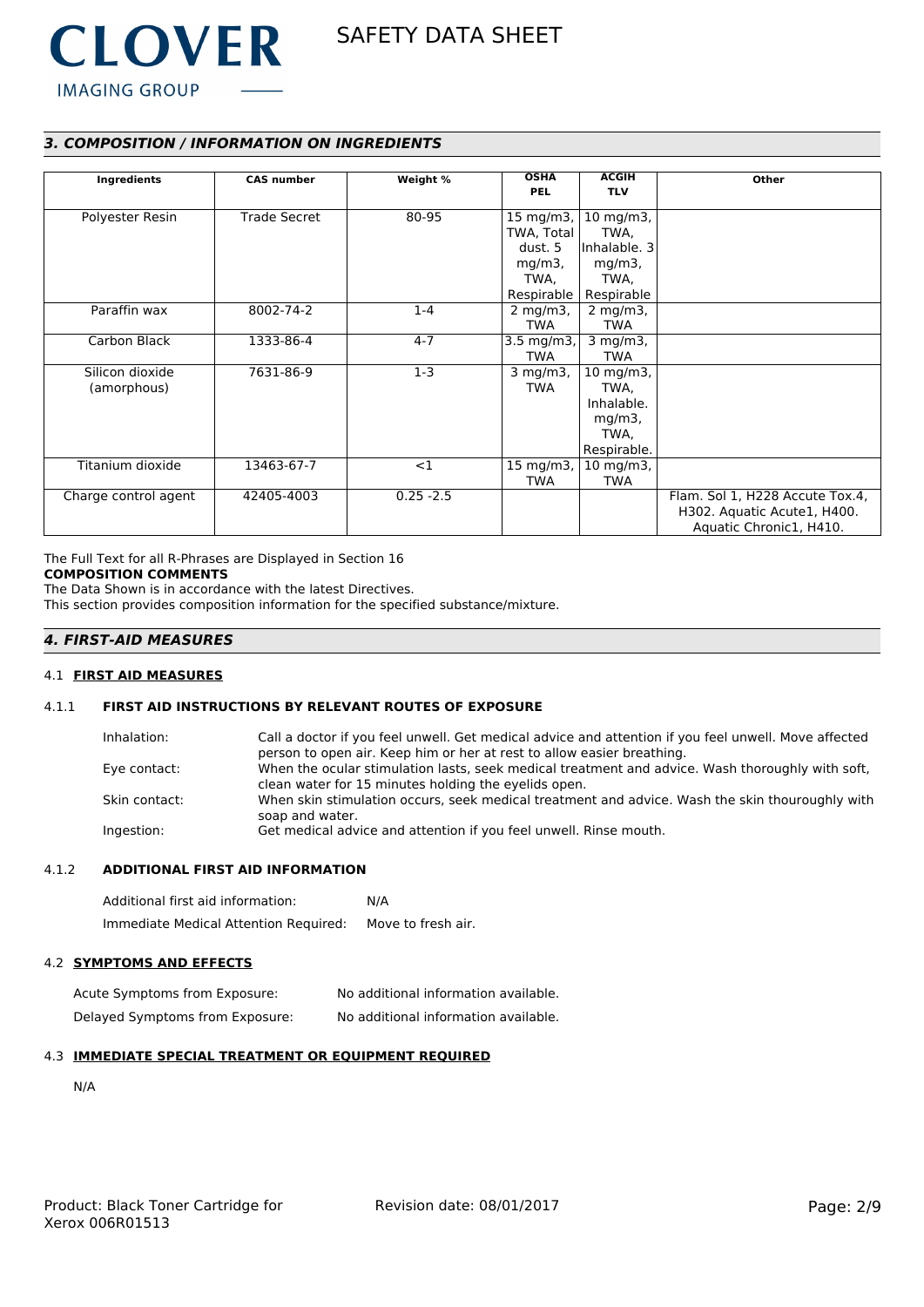

# *5. FIRE-FIGHTING MEASURES*

#### 5.1 **EXTINGUISHING MEDIA**

Recommended Extinguishing Media: Dry chemicals, alcohol-resistant foam extinguishing agents, carbo dioxide, sand and water spraying. Extinguishing Media Not to be Used: Full water jet.

## 5.2 **SPECIAL HAZARD**

Extinguishing Media Not to be Used: N/A

Unusual Fire/Explosion Hazards: Toner material, like most organic material in powder form, is capable of creating a dust explosion.

#### 5.3 **ADVICE FOR FIRE FIGHTERS**

Avoid inhalation of smoke. Wear protective clothing and wear self-contained breathing apparatus

## *6. ACCIDENTAL RELEASE MEASURES*

# 6.1 **PERSONAL PRECAUTIONS, PROTECTIVE EQUIPMENT AND EMERGENCY PROCEDURES**

#### 6.1.1 **PRECAUTIONS FOR NON-EMERGENCY PERSONNEL**

Minimize the release of particulates. Do not use a vacuum cleaner unless motor is rated dust tight.

### 6.1.2 **ADDITIONAL FIRST AID INFORMATION**

N/A

#### 6.1.3 **PERSONAL PROTECTION**

Wear personal protective equipment as described in Section 8.

#### 6.2 **ENVIRONMENTAL PRECAUTIONS**

Regulatory Information: Keep product out of sewers and watercourses.

## 6.3 **METHODS AND MATERIAL FOR CONTAINMENT AND CLEANUP**

Spill or Leak Cleanup Procedures: Collect the material into a disposal container by sucking or sweeping up. Absorb spills with inert materials (such as dry sand or soil) and collect them into chemical-waste disposal container. Remove from water surface by skimming or absorbing with an adequate absorbent.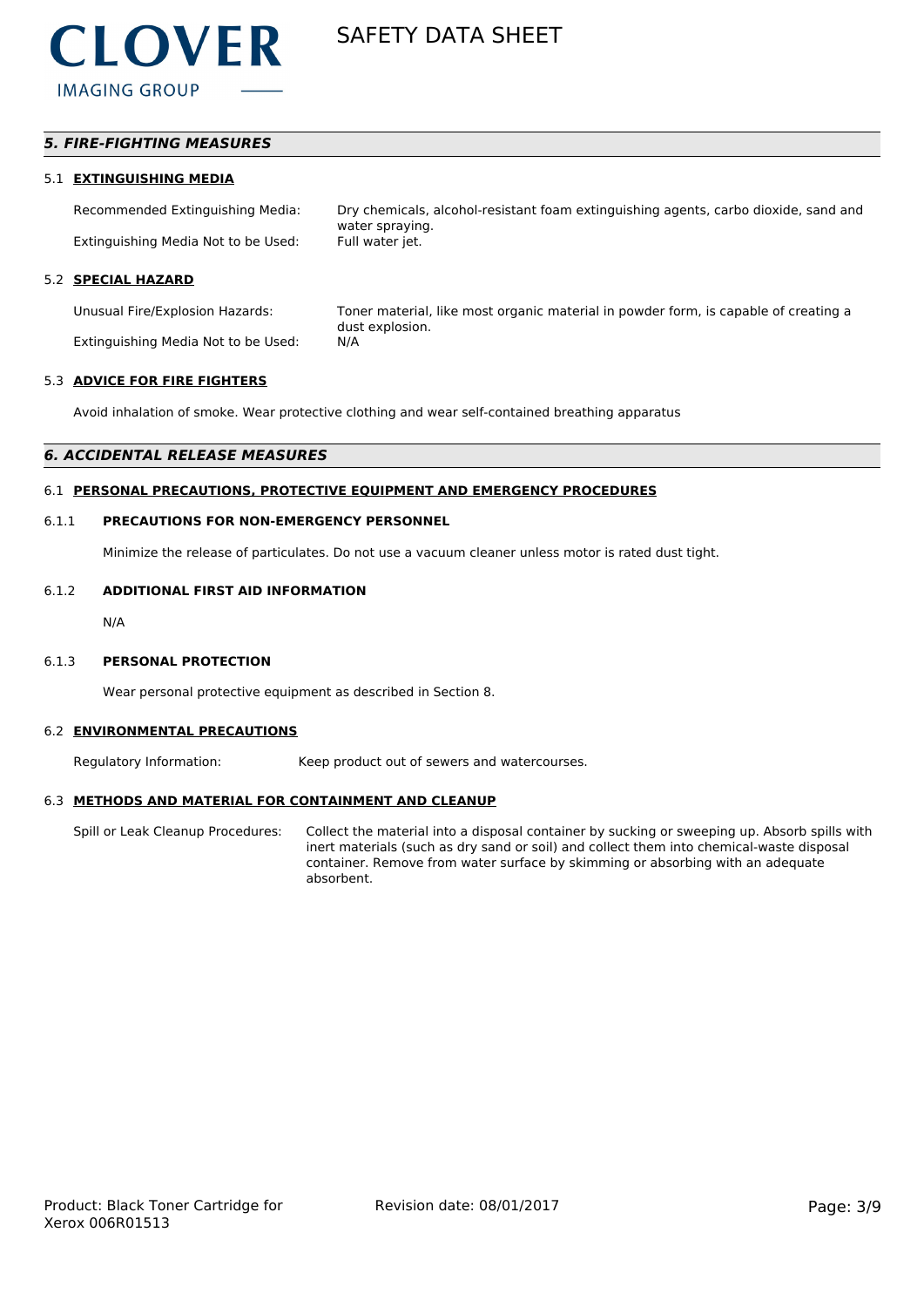# *7. HANDLING AND STORAGE*

## 7.1 **PRECAUTIONS FOR SAFE HANDLING**

Recommendations for Handling: No special precautions when used as intended. Keep containers closed. If toner, avoid creating dust. Keep away from ignition sources. Advice on General Hygiene: Never eat, drink or smoke in work areas. Practice good personal hygiene after using this material, especially before eating, drinking, smoking, using the restroom, or applying cosmetics.

## 7.2 **CONDITIONS FOR SAFE STORAGE**

Avoid high temperatures, >100°F/32°C

#### 7.3 **SPECIFIC END USES**

Printing devices

#### *8. EXPOSURE CONTROLS/PERSONAL PROTECTION*

#### 8.1 **CONTROL PARAMETERS**

The best protection is to enclose operations and/or provide local exhaust ventilation at the site of chemical release in order to maintain airborne concentrations of the product below OSHA PELs (See Section 3). Local exhaust ventilation is preferred because it prevents contaminant dispersion into the work area by controlling it at its source.

#### 8.2 **EXPOSURE CONTROLS**

#### **Respiratory protection:**

IMPROPER USE OF RESPIRATORS IS DANGEROUS. Seek professional advice prior to respirator selection and use. Follow OSHA respirator regulations (29 CFR 1910.134 and 1910.137) and, if necessary, wear a NIOSH approved respirator. Select respirator based on its suitability to provide adequate worker protection for given work conditions, levels of airborne contamination, and sufficient levels of oxygen.

#### **Eye/Face Protection:**

Contact lenses are not eye protective devices. Appropriate eye protection must be worn instead of, or in conjunction with contact lenses.

#### **Hand/Skin Protection:**

For emergency or non-routine operations (cleaning spills, reactor vessels, or storage tanks), wear an SCBA. WARNING! Air purifying respirators do not protect worker in oxygen deficient atmospheres.

## **Additional Protection:**

N/A

#### **Protective Clothing and Equipment:**

Wear chemically protective gloves, boots, aprons, and gauntlets to prevent prolonged or repeated skin contact. Wear splashproof chemical goggles and face shield when working with liquid, unless full face piece respiratory protection is worn.

#### **Safety Stations:**

Make emergency eyewash stations, safety/quick-drench showers, and washing facilities available in work area.

## **Contaminated Equipment:**

Separate contaminated work clothes from street clothes. Launder before reuse. Remove material from your shoes and clean personal protective equipment. Never take home contaminated clothing.

### **Comments:**

Never eat, drink or smoke in work areas. Practice good personal hygiene after using this material, especially before eating, drinking, smoking, using the restroom, or applying cosmetics.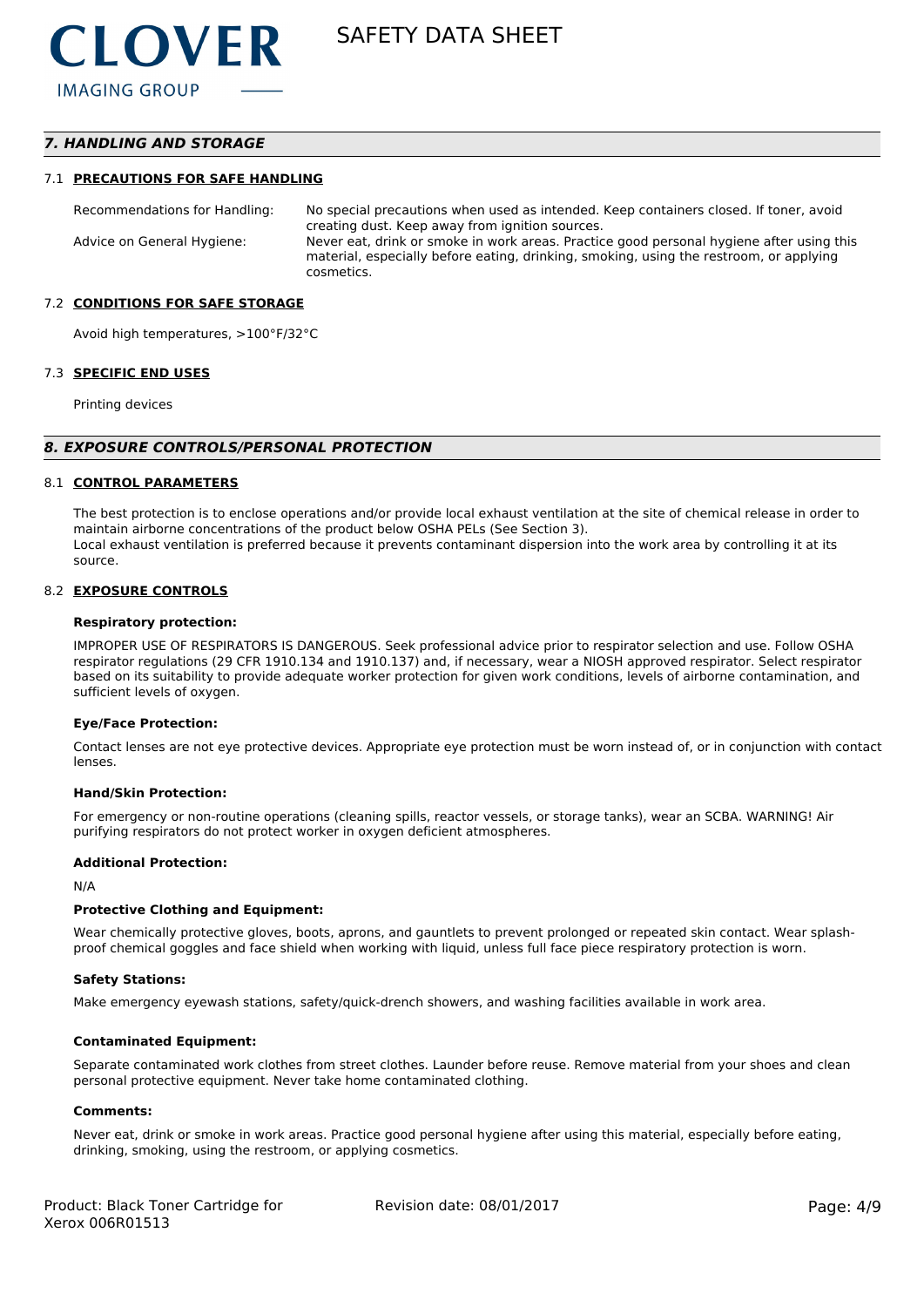

# *9. PHYSICAL AND CHEMICAL PROPERTIES*

# 9.1 **DETAIL INFORMATION**

| Physical state:            | APPEARANCE: Fine, black powder |
|----------------------------|--------------------------------|
| Color:                     | Black                          |
| Odor:                      | Almost odorless                |
| Odor threshold:            | N/A                            |
|                            |                                |
| Boiling point:             | Not applicable                 |
| Melting point:             | >90 - 140°C (softening point)  |
| Flash point:               | Not applicable                 |
| <b>Explosion limits:</b>   | N/A                            |
| Relative density:          | N/A                            |
| Auto-ignition temperature: | N/A                            |

## 9.2 **OTHER INFORMATION**

Specific Gravity: 1.1 - 1.5. Solubility: Negligible solubility in water.

# *10. CHEMICAL STABILITY AND REACTIVITY*

# 10.1 **Reactivity:**

| <b>Reactivity Hazards:</b><br>Data on Mixture Substances: | None<br>None                                                                                                   |
|-----------------------------------------------------------|----------------------------------------------------------------------------------------------------------------|
| 10.2 Chemical Stability:                                  | The product is stable. Under normal conditions of storage and use, hazardous<br>polymerization will not occur. |
| 10.3 Hazardous Polymerization:                            | Stable under conditions of normal use.                                                                         |
| 10.4 Conditions to Avoid:                                 | Keep away from heat, flame, sparks and other ignition sources.                                                 |
| 10.5 Incompatible Materials:                              | Strong oxidizing materials                                                                                     |
| 10.6 Hazardous Decomposition:                             | Will not occur.                                                                                                |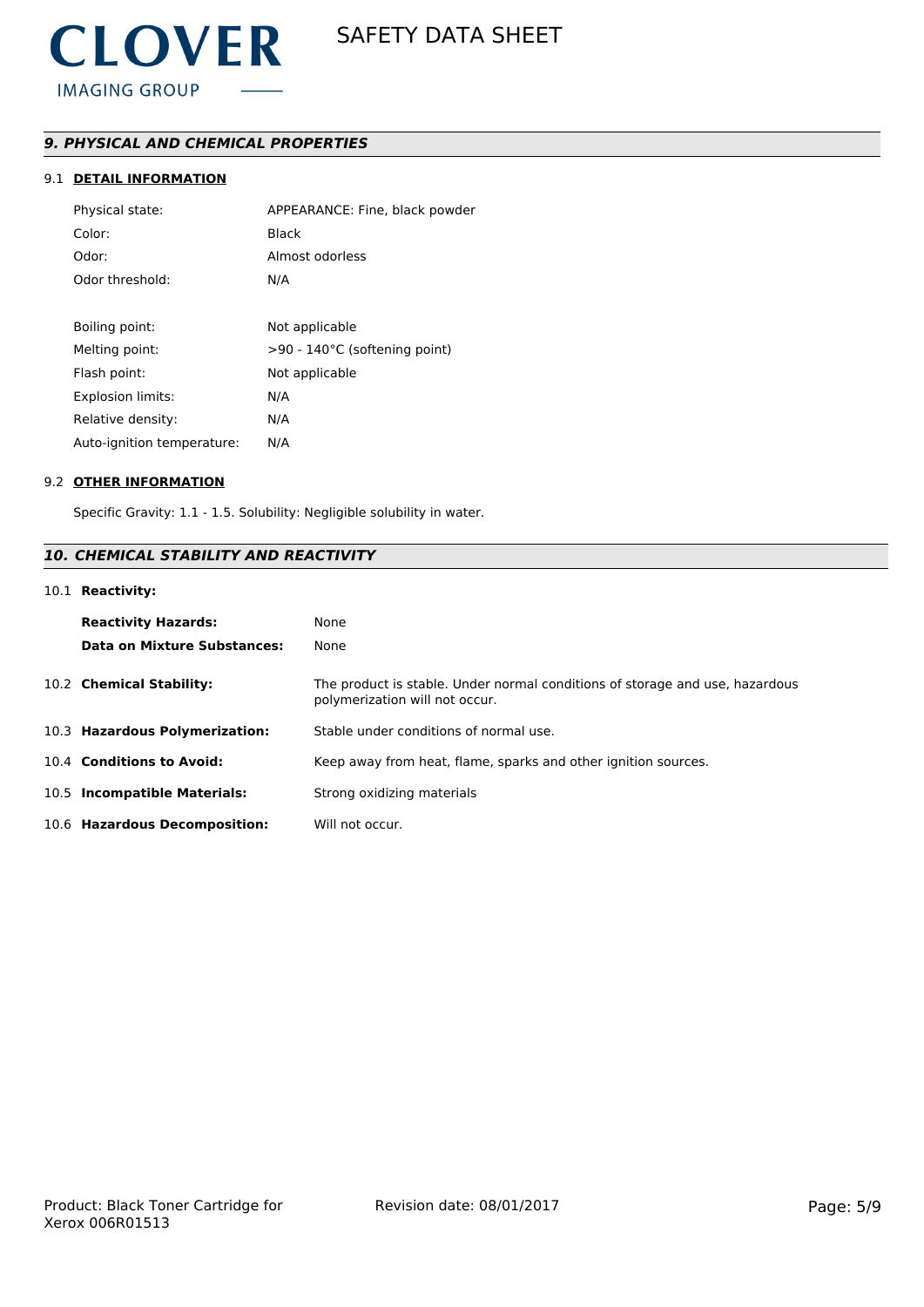

# *11. INFORMATION ON TOXICOLOGICAL EFFECT*

| <b>Mixtures:</b>                                     | N/A                                                                                                 |
|------------------------------------------------------|-----------------------------------------------------------------------------------------------------|
| <b>Acute Toxicity:</b>                               | No information available for mixture. Substance Charge control agent: Oral: LD50(Rat): 1,800        |
|                                                      | mg/kg; Acute Tox.4. Dermal: LD50(Rat): >2,000 mg/kg. Inhalation: LC50: Not available.               |
| <b>Skin Corrosion/Irritation:</b>                    | No information available.                                                                           |
| <b>Serious Eye Damage:</b>                           | No information available.                                                                           |
| Inhalation:                                          | No information available.                                                                           |
| <b>Sensitization:</b>                                | No information available.                                                                           |
| <b>Mutagenicity:</b>                                 | Tests on toners containing similar materials indicate Ames Test Negative.                           |
| <b>Carcinogenicity:</b>                              | Carcinogens: None present. Substance carbon black: Substance is listed as "group 2B" by IARC but    |
|                                                      | not classified by the Community or US NTP, OSHA, or ACGIH. US NIOSH in 1978 issued a document       |
|                                                      | to recommend exposure limits for carbon black dust with more than 0.1% content of PAH. The          |
|                                                      | carbon black used in this mixture contains far less concentration of PAH and is processed to avoid  |
|                                                      | generation of respirable or inhalable dusts. Thus carcinogenicity of this substance is concluded to |
|                                                      | be "Not classified."                                                                                |
| <b>Reproductive Toxicity:</b>                        | No information available.                                                                           |
| <b>STOT - Single Exposure:</b>                       | No information available.                                                                           |
| <b>STOT - Multiple Exposure:</b>                     | No information available.                                                                           |
| Ingestion:                                           | No information available.                                                                           |
| <b>Hazard Class Information:</b>                     | No information available.                                                                           |
| <b>Mixture on Market Data:</b>                       | N/A                                                                                                 |
| Symptoms:                                            | No information available.                                                                           |
| Delayed/Immediate Effects: No information available. |                                                                                                     |
| <b>Test Data on Mixture:</b>                         | N/A                                                                                                 |
| <b>Not Meeting Classification:</b>                   | N/A                                                                                                 |
| <b>Routes of Exposure:</b>                           | No information available.                                                                           |
| <b>Interactive Effects:</b>                          | N/A                                                                                                 |
| <b>Absence of Specific Data:</b>                     | N/A                                                                                                 |
| Mixture vs Substance Data: N/A                       |                                                                                                     |

# *12. ECOLOGICAL INFORMATION*

| 12.1 <b>Eco toxicity:</b>       | Based on avilable data, not harmful to aquatic life. Substance Charge control agent:<br>Fish(Oryzias latipes): LC50(96hr): 5.5mg/L. Crustaceans(Daphnia magna): EC50(48hr): 0.73<br>mg/L (NOEL: 0.5 mg/L). Algae (Pseudokirchineriella subcapitata): EbL50(72hr): 0.64mg/L,<br>(NOEC: 0.20mg/L). |
|---------------------------------|--------------------------------------------------------------------------------------------------------------------------------------------------------------------------------------------------------------------------------------------------------------------------------------------------|
| 12.2 Degradability:             | Not readily biodegradable. Substance Charge control agent: Not readily biodegradable (15%)<br>after 28 days).                                                                                                                                                                                    |
| 12.3 Bioaccumulation Potential: | Bioaccumulation is insignificant. Substance Charge control agent: Log Pow=2.32, Not<br>suspected to be bioaccumulative.                                                                                                                                                                          |
| 12.4 Mobility in Soil:          | Negligible solubility in water.                                                                                                                                                                                                                                                                  |
| 12.5 PBT & vPvB Assessment:     | No information available.                                                                                                                                                                                                                                                                        |
| 12.6 Other Adverse Effects:     | Presents little or no hazard to the environment. Product does not contain any 1-nitropyrene,<br>benzolal pyrene, azo dyes or pigments that can release carcinogenic amines.                                                                                                                      |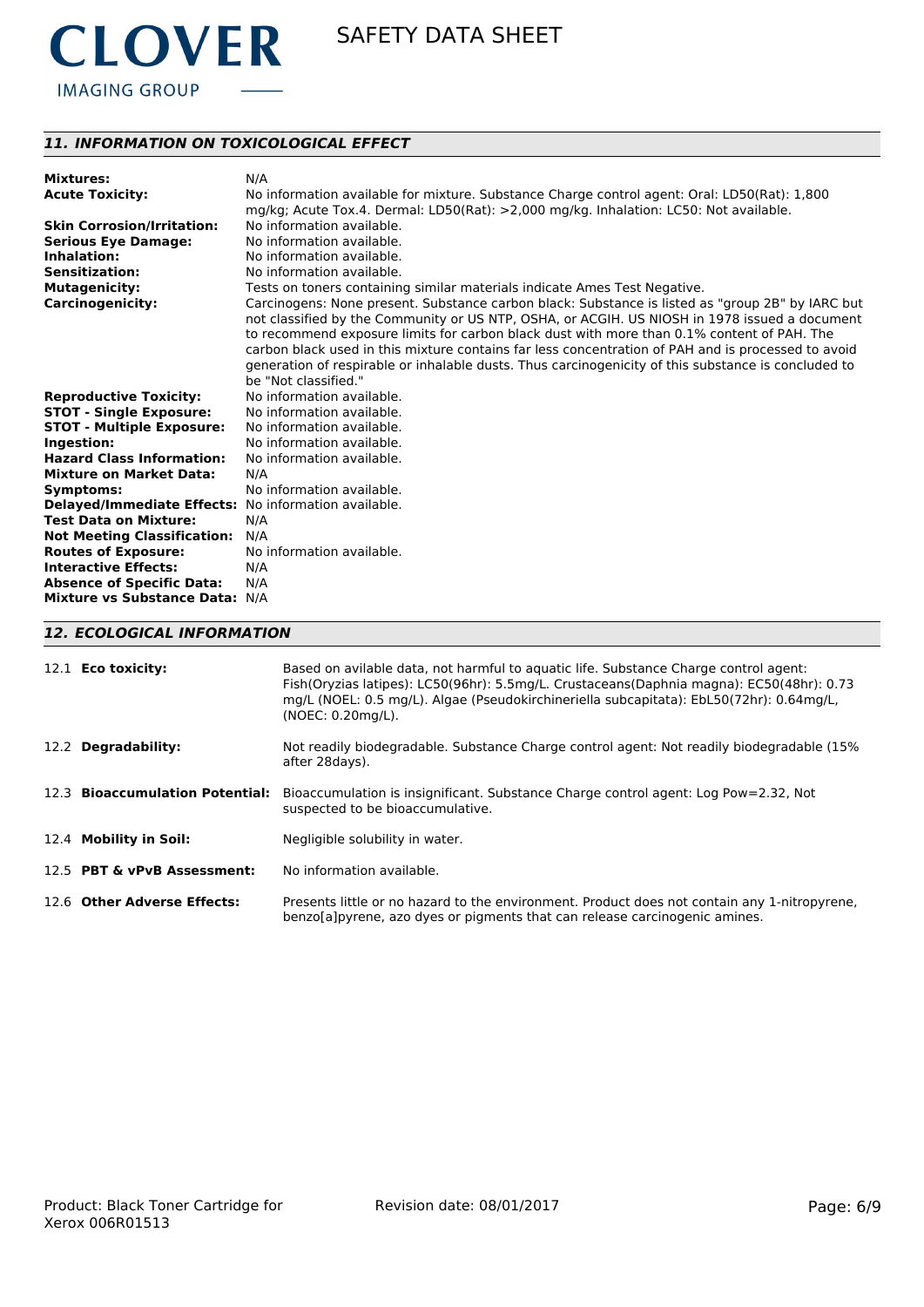# *13. DISPOSAL CONSIDERATIONS*

## **Disposal Information:**

 Dispose of product in accordance with local authority regulations. Empty container retains product residue.

## **Physical/Chemical Properties that affect Treatment:**

Symbol: This product is not classified as dangerous

Risk Phrases: This product is not classified according to the federal, state and local environmental regulations.

#### **Waste Treatment Information:**

If toner, do not shred toner cartridge, unless dust-explosion prevention measures are taken. Finely dispersed particles may form explosive mixtures in air. Dispose of in compliance with federal, state, and local regulations.

### **Personal Protection Required:**

N/A

|                                                                        | <b>14. TRANSPORT INFORMATION</b>                                                                                                                                                                         |  |  |
|------------------------------------------------------------------------|----------------------------------------------------------------------------------------------------------------------------------------------------------------------------------------------------------|--|--|
| 14.1 <b>ID Number:</b>                                                 | This material is not subject to regulation as a hazardous material for shipping.                                                                                                                         |  |  |
| 14.2 Shipping Name:                                                    | N/A                                                                                                                                                                                                      |  |  |
| 14.3 Hazard Class:                                                     | N/A                                                                                                                                                                                                      |  |  |
| 14.4 Packing Group:                                                    | N/A                                                                                                                                                                                                      |  |  |
| 14.5 Environmental Hazards:                                            | N/A                                                                                                                                                                                                      |  |  |
| 14.6 User Precautions:                                                 | N/A                                                                                                                                                                                                      |  |  |
| 14.7 Bulk Transport:                                                   | N/A                                                                                                                                                                                                      |  |  |
| <b>15. REGULATORY INFORMATION</b>                                      |                                                                                                                                                                                                          |  |  |
| 15.1 Regulatory Information:                                           | Hazard phrases: H412 - Harmful to aquatic life with long-term adverse effects. Risk<br>phrases: R52/53: Harmful to aquatic organisms, may cause long-term adverse effects in<br>the aquatic environment. |  |  |
| EPA Regulatory Information: N/A                                        |                                                                                                                                                                                                          |  |  |
| <b>CERCLA Reportable Quantity: N/A</b>                                 |                                                                                                                                                                                                          |  |  |
| 15.2 Superfund Information:                                            |                                                                                                                                                                                                          |  |  |
| <b>Hazard Categories:</b>                                              |                                                                                                                                                                                                          |  |  |
| Immediate: N/A                                                         |                                                                                                                                                                                                          |  |  |
| Delayed: N/A                                                           |                                                                                                                                                                                                          |  |  |
| Fire: NFPA Rating: Health = $1$ Fire = $1$ Reactivity = 0              |                                                                                                                                                                                                          |  |  |
| <b>Pressure: N/A</b>                                                   |                                                                                                                                                                                                          |  |  |
| <b>Reactivity: N/A</b>                                                 |                                                                                                                                                                                                          |  |  |
| Section 302 - Extremely Hazardous: N/A<br>Section 311 - Hazardous: N/A |                                                                                                                                                                                                          |  |  |
| 15.3 State Regulations:                                                | No information available.                                                                                                                                                                                |  |  |
| 15.4 Other Regulatory Information:                                     | N/A                                                                                                                                                                                                      |  |  |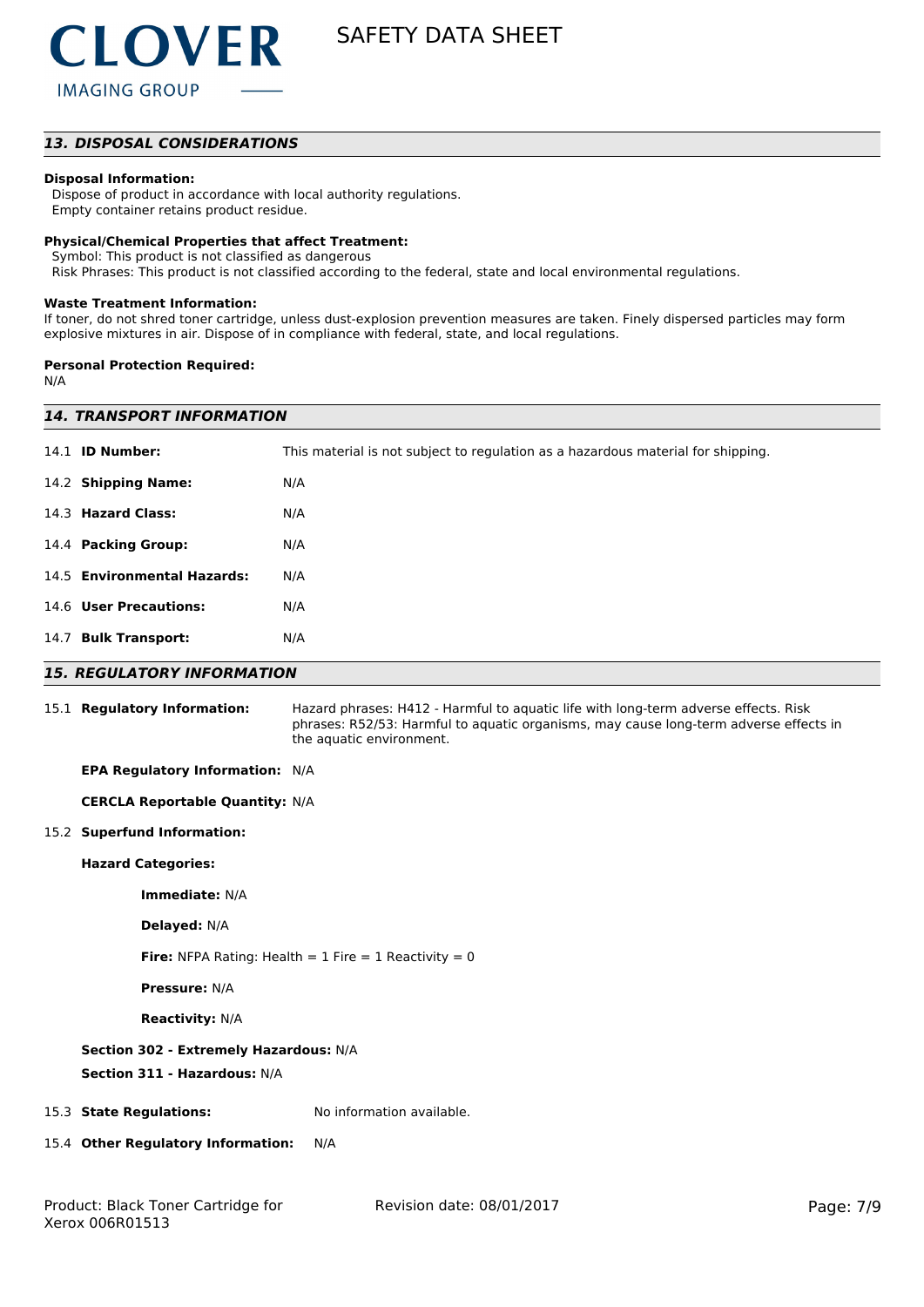

# *16. OTHER INFORMATION*

| <b>General Comments:</b>          | This information is based on our current knowledge. It should not therefore be construed as<br>guaranteeing specific properties of the products as described or their suitability for a particular<br>application |
|-----------------------------------|-------------------------------------------------------------------------------------------------------------------------------------------------------------------------------------------------------------------|
| <b>Creation Date of this SDS:</b> | 08/12/2020                                                                                                                                                                                                        |